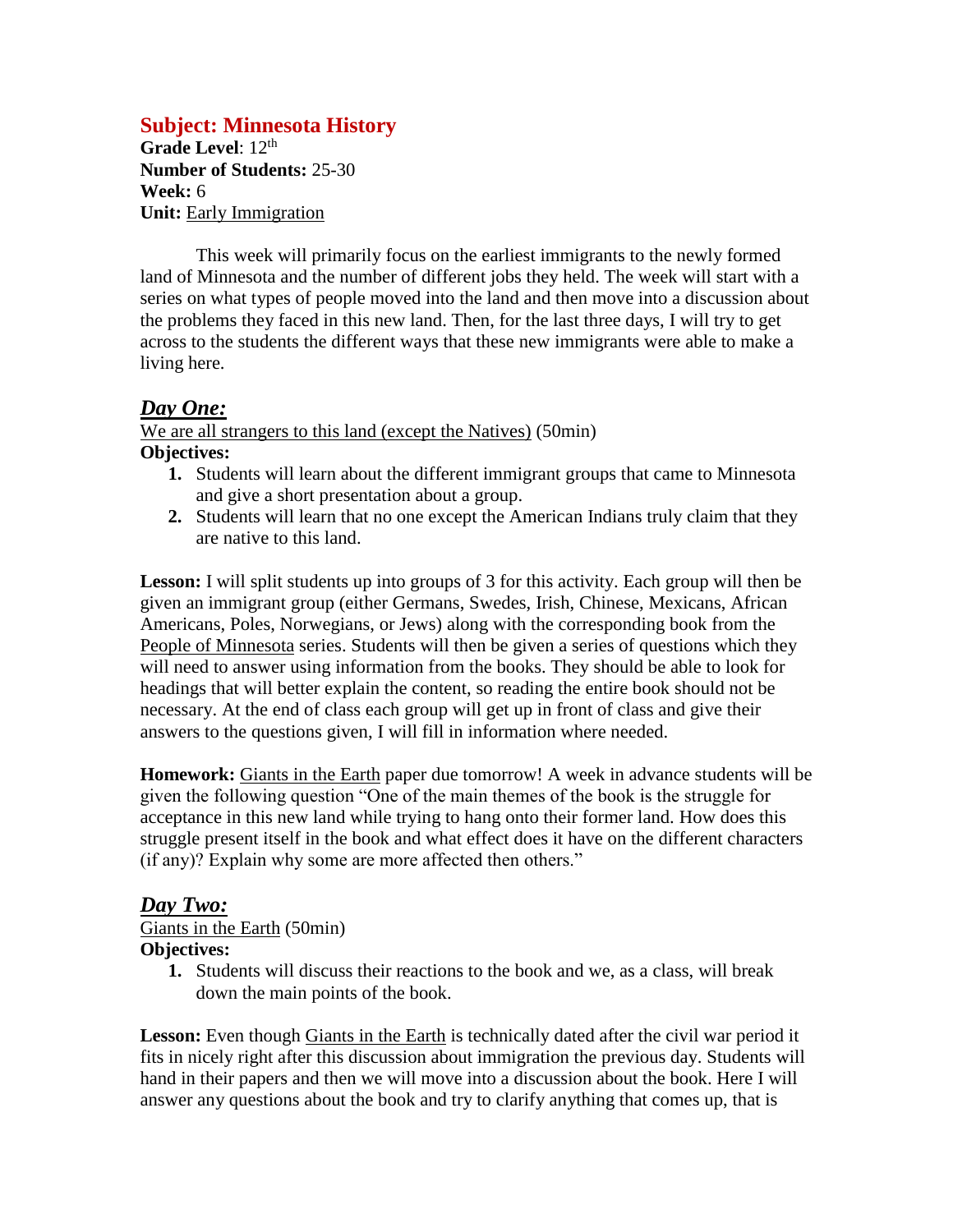unless one of the students can not answer it. Then I will have students discuss their answers to the prompt.

**Homework:** Assign We made it through the Winter by Walter O'Meara. Due in Two Weeks!

### *Day Three:*

Lumberjacks (50min) **Objectives:**

**1.** Students will learn about conditions in Minnesota's timber industry and create a short dialogue depicting these conditions.

**Lesson:** Students will work in groups of 4-5 for this activity. Students will be given a set of vocabulary words that have to do with the logging industry in Northern Minnesota that they will need to look up. Then as a group they will have to write a dialogue, in which all members have at least two speaking parts, that uses all of the vocabulary words correctly. For the second half of class each group will get up and do their dialogue.

**Homework:** none except to read O'Meara

# *Day Four:*

Plotting Homesteads (50min) **Objectives:**

- **1.** Students will learn the process surveyors went through to create townships and be able to complete a short pop quiz about the process.
- **2.** Students will look at examples of life in Prairie Homesteads and write their reactions to the images.

**Lesson:** Students will be given a handout showing the formation of Townships to accompany a short lecture on how Townships were formed and the process of surveying the land. After this lecture I will pass out a short pop quiz to make sure that the students were paying attention. I will then give a brief explanation about the Homestead Act of 1862. Situated around the room will be a number of pictures showing Homesteads and common people from the era. The will need to write their reaction to each picture. Their reactions will be handed into me at the end of class.

**Homework:** none except to read O'Meara

### *Day Five:*

Miners (50min) **Objectives:**

> **1.** Students will learn about the discovery of the three Iron Ranges and how they were first cultivated.

Lesson: Using the class textbook students will search through the chapter titles "Minnesota's Three Frontiers" to answer a series of questions I will give them to